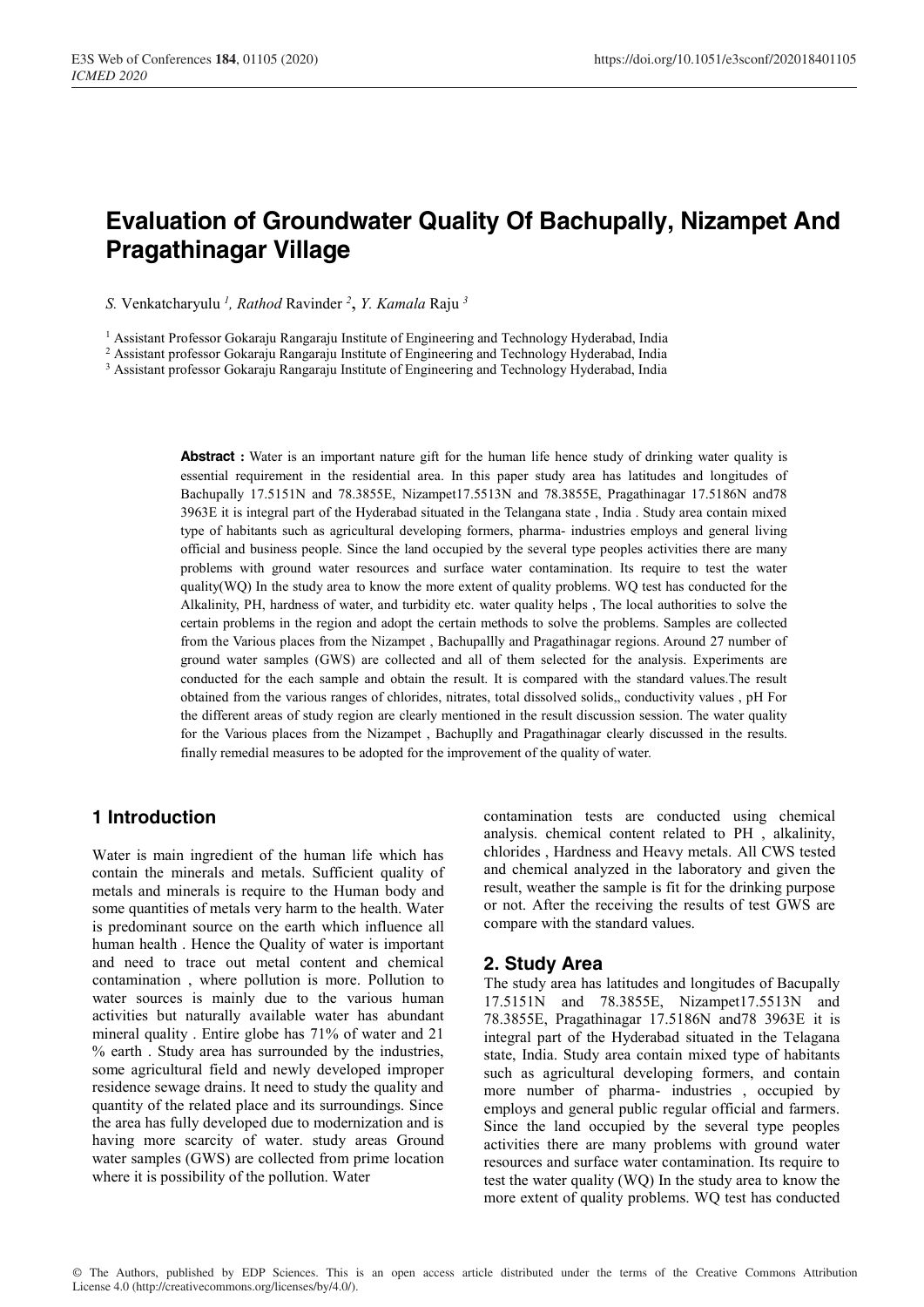for the Alkalinity, PH, hardness of water, and turbidity etc. Water quality helps them, authorities to solve the certain problems in the region and adopt the certain methods to solve the problems. Samples are collected from the Various places from the Nizampet , Bachuplly and Pragathinagar regions. Around 27 ground water samples (GWS) are collected and all of them selected for the analysis. Experiments are conducted for the each sample and obtain the result.

# **3 Literature review**

(Water samples are collected different areas of Himayat sagar for checking water quality done by k.padmaja et.al (2017 a, b). Evaluating the quality of water and giving some ranking to the water quality is know as water quality index.. Total 40 sample collected before monsoon an after monsoon and analyzed by chemical tests done by Bob pears et.al (2016, a, b). Different well selected for the collecting 10 samples based on the Topography of the area By K. Niranjan Kumar et.al((2009). Nearly fifteen papers are analyzed for the water quality analysis which has mentioned in the references. Sudhakar Gummadi et al. (2014, a, b, c) discussed different parameters of drinking water has ranked and indexed in the order to known the WQ parameters such as TDS , dissolved oxygen etc in the Bapatal village ,A.P,INDIA. water quality in the musi river is polluted and pollutions are compared with compared with Indian standard manual . The standard values relate to TDS and other chemical parameters by Akhil Gurijala et.al (2020a, b, c). Severe contamination for the ground water resources from in the industries and untreated sewage and local leacheat from the landfills by Ranjan K. Ray (2019).

materials and Aerogel and discussed some assessment parameters affecting the energy-efficient criteria and concluded that the energy-efficient materials should be evaluated in terms of their local availability, renewable resources used in the manufacturing, thermal conductivity and cost.

(L. Aditya et al. 2016) have discussed that due to the growth of Population industrialization is increasing by that CO2 emission is also increasing which leads to raising the Earth average temperature about  $1.1-6.4$  °C by the end of 2100. It could cause severe impact on the environment and human life, so in all the sectors it is focused to bring down the energy emission mainly in our construction industry by proper insulation strategies plays a vital role. Aditya has considered some materials like fiber glass, mineral wool, foam, XPS and EPS as building

# **4.Methodology**

The Lab analysis was conducted for the GW and checked for the collected WQ Analysis from the study area .Three places ( study regions) are selected for the WQ test , and From each region 9 samples are collected and analyzed for the chemical pollution . After each samples result obtained are tabulated and compare with

the standard values of water quality (IS standard). The materials and method adopted can be shown in the tabular column. Table 1. In this table first column is related to the WQ test id, second column shows the Nname of the test third column shows the material adopted for the test and final column Represents the range of values allowed in water. A flow chart is shown for the dataflow and method of execution shown Fig.1 study area has some industries surrounded GWS have collected at reference of Latitude(N) and Longitude(E) locations. Samples with the given location are named id number and further referred in the graphs.. Several papers are studied and most of them related WQ studies. some of the water quality tests literature mentioned here. yadave et.al(2010) did the quality of



**Fig 1**. Showing the Work Flow Methodology

water test and Shahabad (India) . shah et.al (2012) most of the samples of water suitable for he dinking purpose in Gujrat (India). k.Niraja (2012) quality compare with I.C.M.R and found good for drinking in Bhopal. (India. K . Ramesh et.al (2012)(India) did water test for the six different places found it good quality. Subhajyoti.Das(2011) Water is precious, River Ganges should be prevented from the pollution.

# **5. Ground water Quality**

WQ of the study region has need to evaluate for the safety of villagers. It is observed pollution in surface water.. Experts investigate CWS from the location as per Latitude and Longitude and checked quality of water. Study area has small lakes and storage tanks which over flows with contamination and percolating . This is one of the reason for the (GWP) Ground-water-pollution and need of the chemical tests in the study area.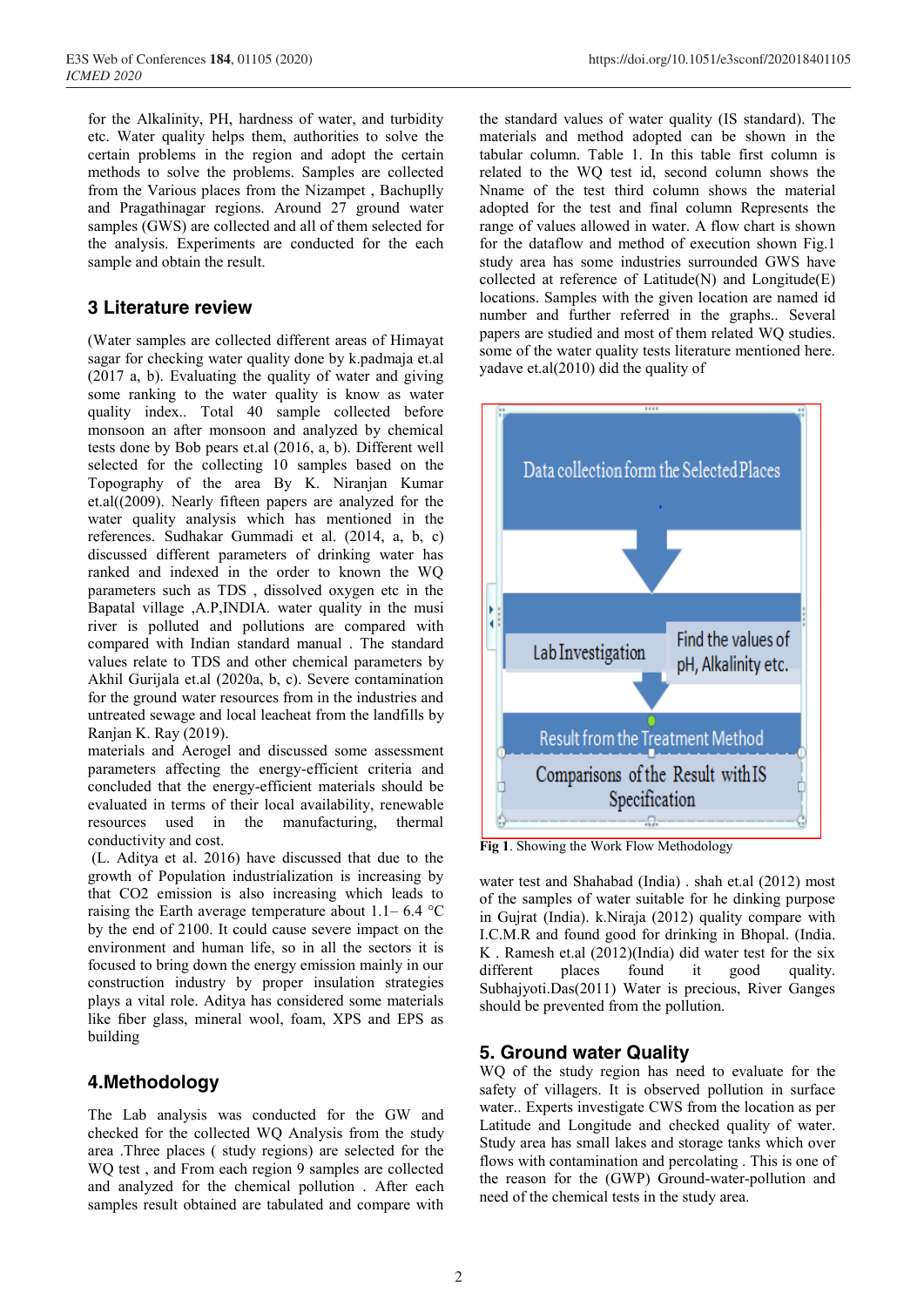# **6. Contamination of Groundwater (Gwc)**

Bellow earth surface, water contamination occurs because of waste products like gasoline, chemicals , liquid generated from the road laying and chemicals from the fertilizers seeps into ground and WQ finally unsafe and unfit for daily usage. Diluted pollutants contaminated BSW. The lists of materials that cause hazardous to ground water are Chemicals that used for crops over a long period (Fig..3) , leakage and rain water mix with road chemical, pollutants released from the factory, leakages from the sewerages and garbage (Fig. 2). Used motor olis etc.

#### *6.1. List of Ressources*

Water Contaminations :1)Land filing with more effluents especially wet waste 2) Fuel filling stations which storage the huge quantity of the fuel store in the ground..C) Metals like arsenic, chemicals like Fluoride can easily pollute the surface and ground water. All these are reflecting On the human health and cause chronic problems

#### **6.2 Effects the BSW(Bellow surface water) in the study area**

Due to the pollution of sewerage water in BSW will cause the hepatitis, dysentery. Similarly due to the leakages from septic tank pollute BSW water and caused the hazardous to both human and animal life. pollutants form the industries flows over the land surface seeps in to the ground will increase the metal and chemical content that leads BSW a serious effect. And ultimately not use full for the human utility like drinking and other hygienic purposes. Farmer used many kind of the fertilizers for the i) Crop growth, ii) To kill insects iii) Increases the strength of the soil nitrites etc. since these chemical applying for the crops in very frequent intervals and used in huge quantities.. Study area Pragathinagar, Nizapet and Bachulpply villages Fig.3b ( Fig 4 to Fig.10 ) are near Hyderabad (India) sample are collected 9samples from each place and total 27 numbers analyzed in the lab tested in study area (Fig. 3a) for contents in BSW such as pH ( for acidic and basic test.), D.O., (diluted oxygen ) El.C. (electrical conductivity) TDS (Total dissolved solvents)., alkalinity bases present in the water, (know the turbidity, Ca (calcium) and Mg magnesium, hardness, total hardness, N(O)3 –nitrate, Flfluoride, iron and Cl-chloride have been tested. It has been compared with standards (IS.10500-2012). Shown in Table 2 Detail of ground water samples (GWS) and CWS with Latitude (Lat)N and Longitude(Lon)E Table 2 location . Samples collected from the bore wells and given ID number for the easy identification of specific area.



# **7. Chemical test for WS(water samples**

7.1 pH test should be complete within two hr of collection water sample (WS). pH of water is changes because of content co2 from atmosphere mixed in the WS. pH device (meter) for the measurement of pH. (Refer Fig.. 8(a)) . PH value refer with Id numbers of samples .

7.2 Turbidity was analyzed using the Nephelometric Turbidity meter. The combined reagent is prepared with the Hexamine and Hydrazinium Sulphate, with this solution the equipment is calibrated. Then collected samples turbidity is analyzed (Fig. 10) and compared with standard values.

7.3 (E.con) electrical conductivity calculated by taking 1/1000 (Mall samples it is with in limit .K.C.L) is used for the test of BWS  $(Fig.8(b))$ . All the values are observed And compared how much the values are differ.

7.4. Alkaline limit is prime important to decide the water nature whether it is in acidic in nature or he basic nature./vol. of 20ml samples tested with so2 and phenol-phthalein, methyl solution tuned for the test of BWS (Refer- Fig.10) it is calculated as using Alkalinity estimated, in milligram (mg) , calcium carbonate  $(CaCO3/$  liter) = volume of acid x normality x /volume of BWSS.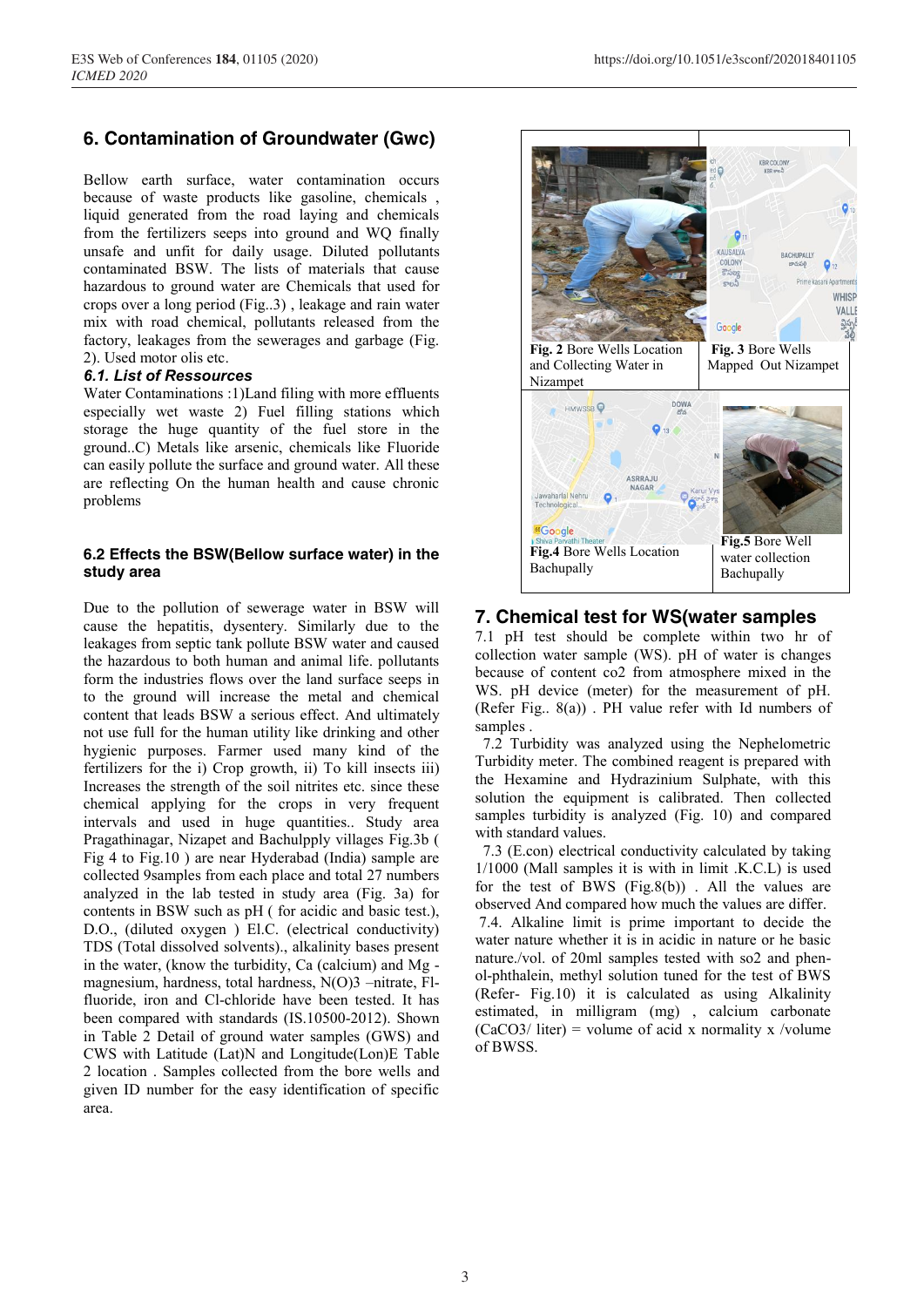

|                | Table 1. Showing Type Of Chemical Test, Material Require And (I.S.) Standard (10500-2012) Specification values |                                                                                                      |                                                           |  |  |  |  |  |
|----------------|----------------------------------------------------------------------------------------------------------------|------------------------------------------------------------------------------------------------------|-----------------------------------------------------------|--|--|--|--|--|
| S No.          | Chemical<br>Test                                                                                               | Material need for Test                                                                               | Allowable range of quality of water(IS<br>10500-1991)mg/l |  |  |  |  |  |
| 1              | PH                                                                                                             | Distilled Water<br>1.<br>Buffer Capsules-4.0<br>2.<br>Buffer Capsules-9.2<br>3.                      | 6.5 to 8.5                                                |  |  |  |  |  |
| 2              | Turbidity                                                                                                      | Hexamine<br>Hydrazinium Sulphate<br>2.<br>Distilled Water<br>3.                                      | 5-10 N.T.U                                                |  |  |  |  |  |
| 3              | Alkanity                                                                                                       | Sulphuric Acid 0.1 N<br>1.<br>Methyl Orange Indicator<br>2.<br>Phenopthalein<br>3.                   | $200$ m.g/ lit                                            |  |  |  |  |  |
| $\overline{4}$ | Chlorides                                                                                                      | Potassium Chromate<br>1.<br>Silver Nitrate<br>2.<br>3.<br>NaCl solution                              | $250$ m.g/ lit                                            |  |  |  |  |  |
| 5              | <b>Nitrates</b>                                                                                                | Potassium Chromate Sulphuric Acid<br>1.<br>NaCl solution<br>2.<br>3.<br>UV-Visible spectrophotometer | 45                                                        |  |  |  |  |  |

**7. 5** (Cl) chloride evaluated using k.cl sol. Combined to water BWSS and adopted lab procedure to obtain the chloride test. (**Fig. 12**) . In the study region it is observed in the limited Range.

**7.6**. Spectra-photometric- méthode-Nitrate content determination: kno<sub>3</sub> sol. and quantity of nitrate keep above 100°C about one day . found out with standard laboratory laboratotary procedure. More value of nitrate value Id numbers are noted separately .

**7.7** A curve plotted for the absorption and concentration of RWSS to obtain the absorption . General This method useful water quality and test carried out in the lab with proper procédural masure.

7.8 Location of samples **Table 2** and collected semples **Table 4** Is show .The guidelines for the comparison is shown in **Table 3.**



**Fig. 9** Turbid meter , pH Meter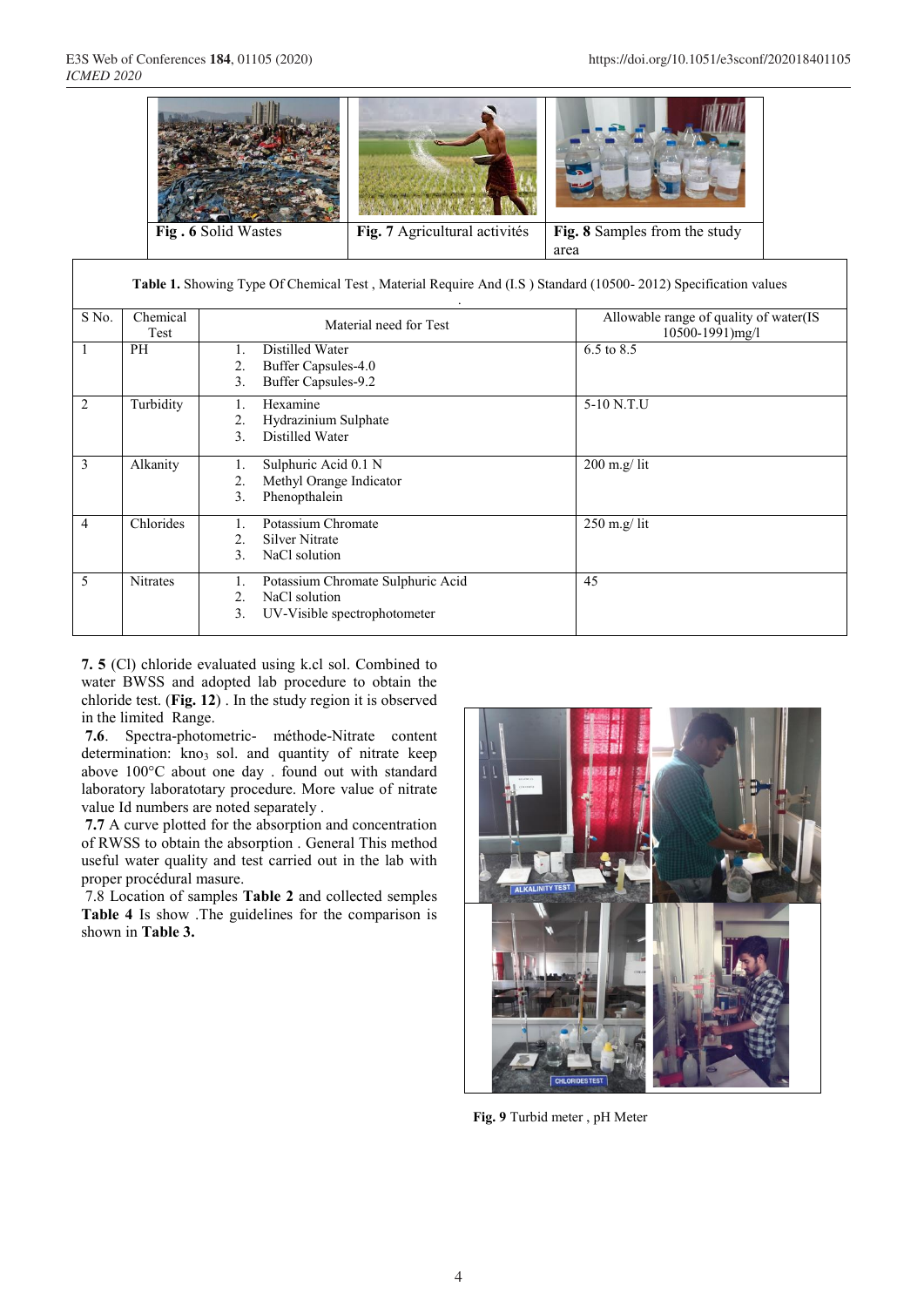| Table 2 Details of GWS (Grounds Water Sources) |                   |                  |              |                    |                    |
|------------------------------------------------|-------------------|------------------|--------------|--------------------|--------------------|
| <b>I</b> . D of Collection                     | Name of the       | Collection       | Level of     | N(Latitude)        | E (Longitude)      |
| point                                          | <b>Collection</b> | ressourcés       | ground       | <b>Location</b> in | <b>Location</b> in |
|                                                | Area              |                  | water (Feet) | Dégrée and         | Dégréé and         |
|                                                |                   |                  |              | seconds            | seconds            |
| 1                                              | Nizampet          | Bore Well        | 250'         | 17.553682          | 78.388100          |
| $\overline{2}$                                 | Nizampet          | Bore Well        | 290'         | 17.518345          | 78.463113          |
| 3                                              | Pragathinagar     | <b>Bore Well</b> | 210'         | 17.513301          | 78.393431          |
| $\overline{4}$                                 | Pragathinagar     | <b>Bore Well</b> | 70'          | 17.514024          | 78.398157          |
| 5                                              | Pragathinagar     | Bore Well        | 180'         | 17.514261          | 78.390717          |
| 6                                              | Pragathinagar     | <b>Bore Well</b> | 240          | 17.519341          | 78.398716          |
| $\overline{7}$                                 | Pragathinagar     | Bore Well        | 120'         | 17.532561          | 78.394310          |
| $\overline{8}$                                 | Bachupally        | <b>Bore Well</b> | 250'         | 17.543662          | 78.472957          |
| 9                                              | Bachupally        | Bore Well        | 100'         | 17.543698          | 78.372641          |
| 10                                             | Bachupally        | Bore Well        | 150'         | 17.538246          | 78.363548          |
| 11                                             | Bachupally        | Bore Well        | 80'          | 17.528616          | 78.358119          |
| 12                                             | Bachupally        | Bore Well        | 270'         | 17.534938          | 78.365553          |
| 13                                             | Nizampet          | <b>Bore Well</b> | 300'         | 17.506951          | 78.378053          |
| 14                                             | Nizampet          | Bore Well        | 80'          | 17.514267          | 78.384930          |
| $\overline{15}$                                | Nizampet          | Bore Well        | 150'         | 17.520348          | 78.367415          |
| 16                                             | Nizampet          | Bore Well        | 240          | 17.503682          | 78.588100          |
| 17                                             | Nizampet          | Bore Well        | 270'         | 17.518345          | 78.463113          |
| 18                                             | Pragathinagar     | Bore Well        | 201'         | 17.513301          | 78.693431          |
| $\overline{19}$                                | Pragathinagar     | Bore Well        | 990'         | 17.514024          | 78.398157          |
| 20                                             | Pragathinagar     | Bore Well        | 683'         | 17.514261          | 78.490717          |
| $\overline{21}$                                | Pragathinagar     | <b>Bore Well</b> | 220'         | 17.519341          | 78.398716          |
| 22                                             | Pragathinagar     | Bore Well        | 120'         | 17.532561          | 78.694310          |
| 23                                             | Bachupally        | Bore Well        | 210'         | 17.543662          | 79.372957          |
| 24                                             | Bachupally        | Bore Well        | 320'         | 17.543698          | 79.772641          |
| $\overline{25}$                                | Bachupally        | Bore Well        | 150          | 17.538246          | 79.063548          |
| 26                                             | Bachupally        | Bore Well        | 80'          | 17.528616          | 78.358119          |
| $\overline{27}$                                | Bachupally        | Bore Well        | 700'         | 17.534938          | 78.365553          |
| Collected water samples (CWS)                  |                   |                  |              |                    |                    |

Collected water samples (CWS)

| Table 3 The average values of parameters for every sample (mg/l) |      |                  |            |                 |                  |                   |            |
|------------------------------------------------------------------|------|------------------|------------|-----------------|------------------|-------------------|------------|
| Sample ID                                                        | PH   | <b>Turbidity</b> | Conductivi | <b>Alkanity</b> | <b>Chlorides</b> | <b>Nitrates</b>   | <b>TDS</b> |
| No.                                                              |      |                  | tv         |                 |                  |                   |            |
| $\mathbf{1}$                                                     | 7.66 | 0.816            | 50.33      | 141.66          | 133.67           | 12.3              | 327        |
| $\overline{2}$                                                   | 7.36 | 0.866            | 47.66      | 161.66          | 71.48            | 24.15             | 258        |
| 3                                                                | 7.42 | 0.833            | 48.33      | 151.66          | 87.44            | 13.2              | 356        |
| $\overline{4}$                                                   | 6.67 | 0.883            | 48         | 168.33          | 128.79           | $\overline{5.11}$ | 356        |
| 5                                                                | 6.38 | 1.383            | 47         | 156.66          | 110.48           | 26.15             | 290        |
| 6                                                                | 7.5  | 1.033            | 47         | 125             | 24.45            | 64.69             | 343        |
| $\overline{7}$                                                   | 6.65 | 0.833            | 49.33      | 123.33          | 292.47           | 35.55             | 225        |
| $\overline{8}$                                                   | 7.27 | 0.966            | 47.33      | 175             | 277.66           | 52.78             | 213        |
| $\overline{9}$                                                   | 7.26 | 0.95             | 48.33      | 163.33          | 73.58            | 16.47             | 255        |
| $\overline{10}$                                                  | 7.37 | 0.983            | 49.33      | 171.66          | 260.7            | 17.29             | 358        |
| 11                                                               | 7.05 | 0.966            | 50.33      | 186.66          | 121.11           | 88.54             | 310        |
| 12                                                               | 6.35 | 0.883            | 49.33      | 161.66          | 84.99            | 74.52             | 222        |
| 13                                                               | 6.8  | 0.9              | 49.66      | 140             | 80.94            | 21.74             | 312        |
| 14                                                               | 6.41 | 0.916            | 49         | 118.33          | 40.17            | 68.74             | 356        |
| 15                                                               | 6.96 | 0.95             | 48         | 175.66          | 145.79           | 36.44             | 234        |
| 16                                                               | 7.56 | 0.719            | 47.33      | 141.66          | 133.67           | 23.3              | 257        |
| 17                                                               | 7.36 | 0.669            | 40.66      | 161.66          | 71.48            | 26.15             | 243        |
| 18                                                               | 7.42 | 0.833            | 4433       | 151.66          | 87.44            | 24.2              | 320        |
| 19                                                               | 6.67 | 0.883            | 49         | 168.01          | 118.79           | 9.11              | 255        |
| 20                                                               | 6.38 | 1.383            | 48         | 146.62          | 100.48           | 29.15             | 290        |
| 21                                                               | 7.5  | 1.033            | 49.5       | 124.3           | 22.45            | 63.69             | 333        |
| 22                                                               | 6.65 | 0.833            | 45.33      | 121.12          | 282.47           | 65.55             | 456        |
| 23                                                               | 7.27 | 0.966            | 42.33      | 160.12          | 287.66           | 64.78             | 356        |
| $\overline{24}$                                                  | 7.26 | 0.95             | 46.33      | 163.33          | 173.58           | 46.47             | 380        |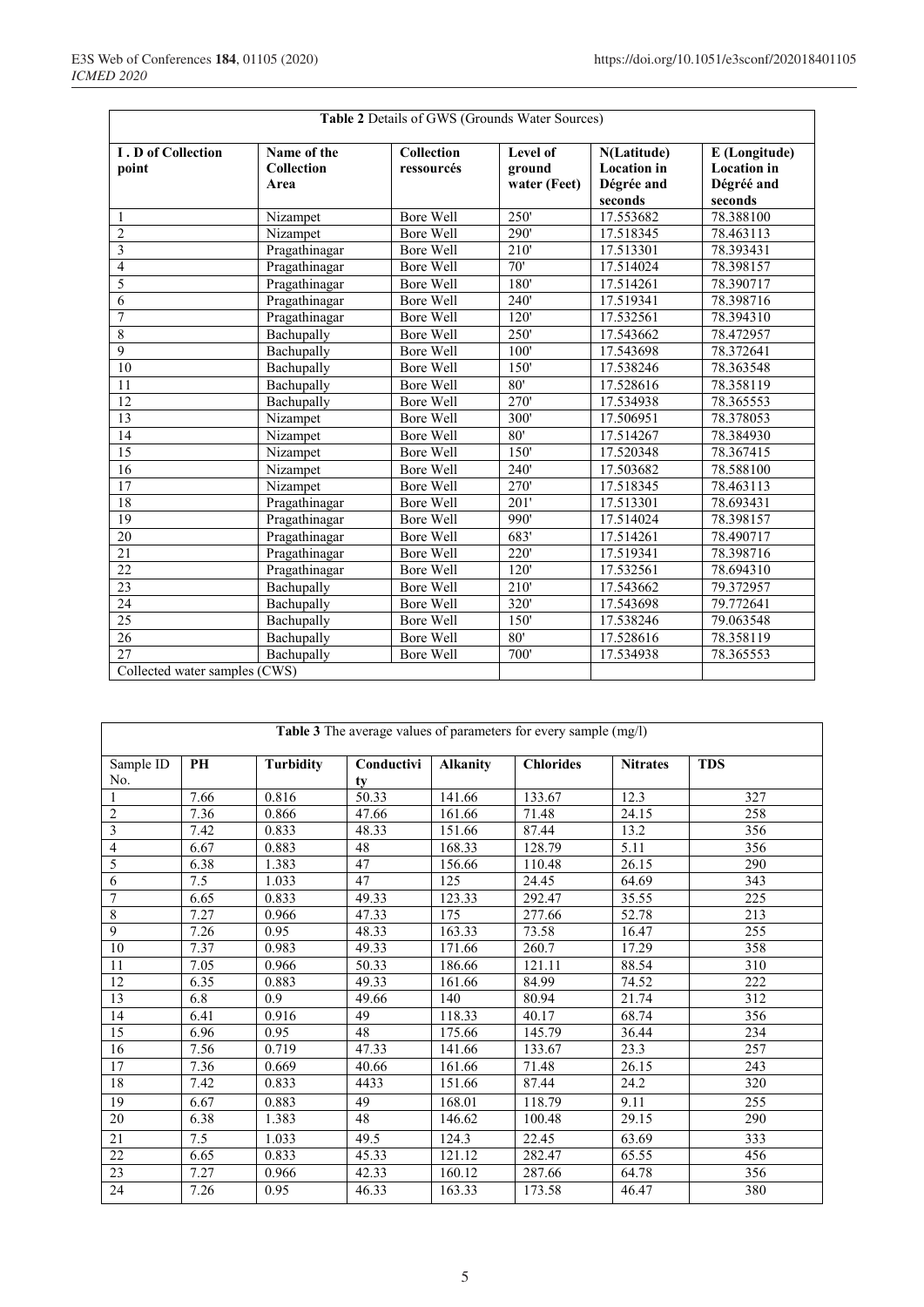| $\sim$ $\sim$<br>ت ک | $\sim$ $\sim$<br>$\overline{\phantom{0}}$ | 0.983 | 42.33       | 181.66 | 160.7                      | 40.29              | 243 |
|----------------------|-------------------------------------------|-------|-------------|--------|----------------------------|--------------------|-----|
| 26                   | 7.05                                      | 0.966 | 222<br>---- | 180.66 | 141.11                     | 58.54              | 220 |
| $\sim$<br>∸          | 6.06                                      | 0.93  | 48          | 170.66 | 70<br>54<br>$\overline{ }$ | $\Lambda$<br>43.44 | 290 |

| Table 4. Showing (I.S) Standard (10500-2012) Spécification values |                 |                                                                                                      |                                                                  |  |  |  |
|-------------------------------------------------------------------|-----------------|------------------------------------------------------------------------------------------------------|------------------------------------------------------------------|--|--|--|
| S No.<br>Chemical<br>Test                                         |                 | Material need for Test                                                                               | Allouable range of<br>qualité of water(IS<br>$10500 - 1991$ mg/l |  |  |  |
| 1                                                                 | <b>PH</b>       | Distilled Water<br>4.<br>Buffer Capsules-4.0<br>5.<br>Buffer Capsules-9.2<br>6.                      | 6.5 to 8.5                                                       |  |  |  |
| 2                                                                 | Turbidity       | Hexamine<br>$\overline{4}$ .<br>Hydrazinium Sulphate<br>5.<br>Distilled Water<br>6.                  | 5-10 N.T.U                                                       |  |  |  |
| 3                                                                 | Alkanity        | Sulphuric Acid 0.1 N<br>4.<br>Methyl Orange Indicator<br>5.<br>Phenopthalein<br>6.                   | $200$ m.g/ lit                                                   |  |  |  |
| $\overline{4}$                                                    | Chlorides       | Potassium Chromate<br>$\overline{4}$ .<br>5.<br><b>Silver Nitrate</b><br>NaCl solution<br>6.         | $250$ m.g/ lit                                                   |  |  |  |
| 5                                                                 | <b>Nitrates</b> | Potassium Chromate Sulphuric Acid<br>4.<br>NaCl solution<br>5.<br>UV-Visible spectrophotometer<br>6. | 45                                                               |  |  |  |



**Fig.10** Graph showing PH value comparison with standard values



**Fig . 11 .** Graph showing conductivity value comparison with standard values



**Fig. 12** Graph showing Alkalinity value comparison with standardvalues



**Fig .13** Graph showing chlorides value comparaison with standard values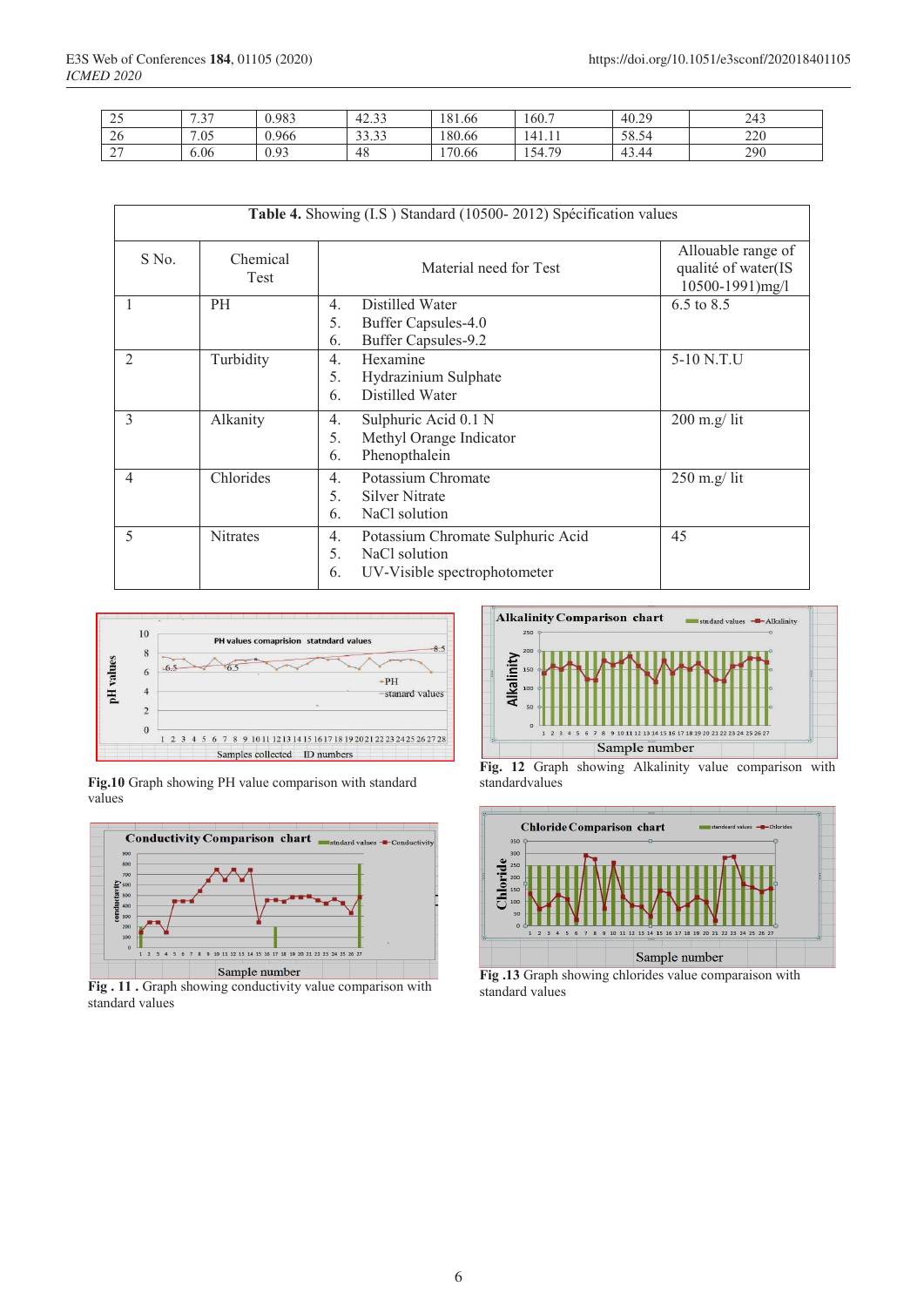

**Fig . 14** Graph showing Nitrates value comparison with standard values



**Fig . 15 .** Graph showing turbidity value comparaison with standard values



**Fig 16. Graph showing TDS value comparison with standard values**

## **8. Results**

Groundwater studies have been carried out to détermine according to the standard of consuming Domestic purposes especially in. Paragathinagar, Nizampet and Bachupally villages(INDIA) , the pH values of CWS ranges 6.35 to 7.66 as shown in the Table-4. Except for the sample-5, semple-12  $&$  semple-14,26,27 are near to the acidic nature . pH levels with in the limits. It is suggested that remaining 11 semples can be used for drinking purpose. pH ranges of 6.5 hazardous to Heath (acidité). For all (GWS) grounds water semples chlorites values estimâted between 10 - 161 mg/l which are permissible limits. Nitrates values fro Id. No ,12 14,,21, 22, 24 , 26 are above High values and standard is between 5 - 74 mg/l. and max limited to 45 mg/l. from results 4 (CWS ) High Nitrate values was due to more irrigation and Domestic waste over the land surface , agricultural fertilizers mixed in to water bodies. More content of Nitrate presence in water cause health problems like , goiter, and blood pressure , tensions. The Chloride ranges from 24 to 250 mg/l samples were under permissible limits.Id no 6,8,223,23 is more chlorine ,turbidity, alkalinity TDS value for the satisfied usage values (all CWS are satisfied range

### **9. Conclusion**

Since continues dumping of the liquid waste and chemicals over the land fillings are caused extensive contaminating to the ground water and other water resources. Hence control measures towards chemical and physical are to taken in the study area. Some of the methods will consider preventing the water pollution and keeping the hygienic ground WQ they are

- Construction and laying sewage lines with proof leak materials and immediate rectification of the leakages. Pragatinagar region. Hyderabad, T.S, India.
- Avoid the open drainage flows in the villages near the Nizampet and Bachuplly area, Hyderabad, T.S,India
- Avoid excess usages of chemical application to the crop and other in the Bachcupally near surrounding .
- Chlorination excessive for the drinking and ground water is observed in some samples can be rectified by de-chlorination methods placed in proper locations Future there is wide scope of check the ground water and surface water quality in the study area.

### **Acknowledgments:**

Research work has done with the supporting from the GRIET Institution for the laboratory tests support . For conducting the sample collections supported by the local authorities from panchayat, municipal departments . I would thank to all the support staff and Environmental professors from the GRIET for their support.

### **References**

- 1. Gummadi, S., Swarnalatha, G.Venkataratnamma, V. and Vishnuvardhan, Z. (2014), " Water coastal Andhra Pradesh, India" , International Journal of Environmental Science, 5(1), 23–33. 2014.5.1.23.
- 2. Gurijala1 Akhil, D. Satish Chandra, M.V.Raju, SS. Asadi (2020) , "Assessment of water Qauality for the Environmental Management" , IJAST, 29 7248-7258. 2020.29.3.7248.
- 3. I.S 10500 (2012)., Central Ground Water Board, (CGWB), Indian Standard Drinking Water specification Indian Standard, Hyderabad, India.
- 4. Kumar . K. Niranjan , (2009) , " Preliminary investigations of ground water quality in Hyderabad city, Andhra pradesh", int. Journal of Chem. Sci.. 7(1), 59-70. 2009.7.1.59.
- 5. Kumar M.S., Raju, M.V., Palivela, H., Venu Ratna Kumari, G. (2017) , "Water quality scenario of urban polluted lakes - A model study", International Journal of Civil Engineering and Technology, 8(5), 297- 302.2017.8.5.297.
- 6. Murthy M.N.(1995)"Environmental Regulation in the Developing World: A Case Study of European Community and International Environmental Law, IOSR Journaliosrjournals.org , 4 of India" Review (5), 330-337. 1995.4.5.330.